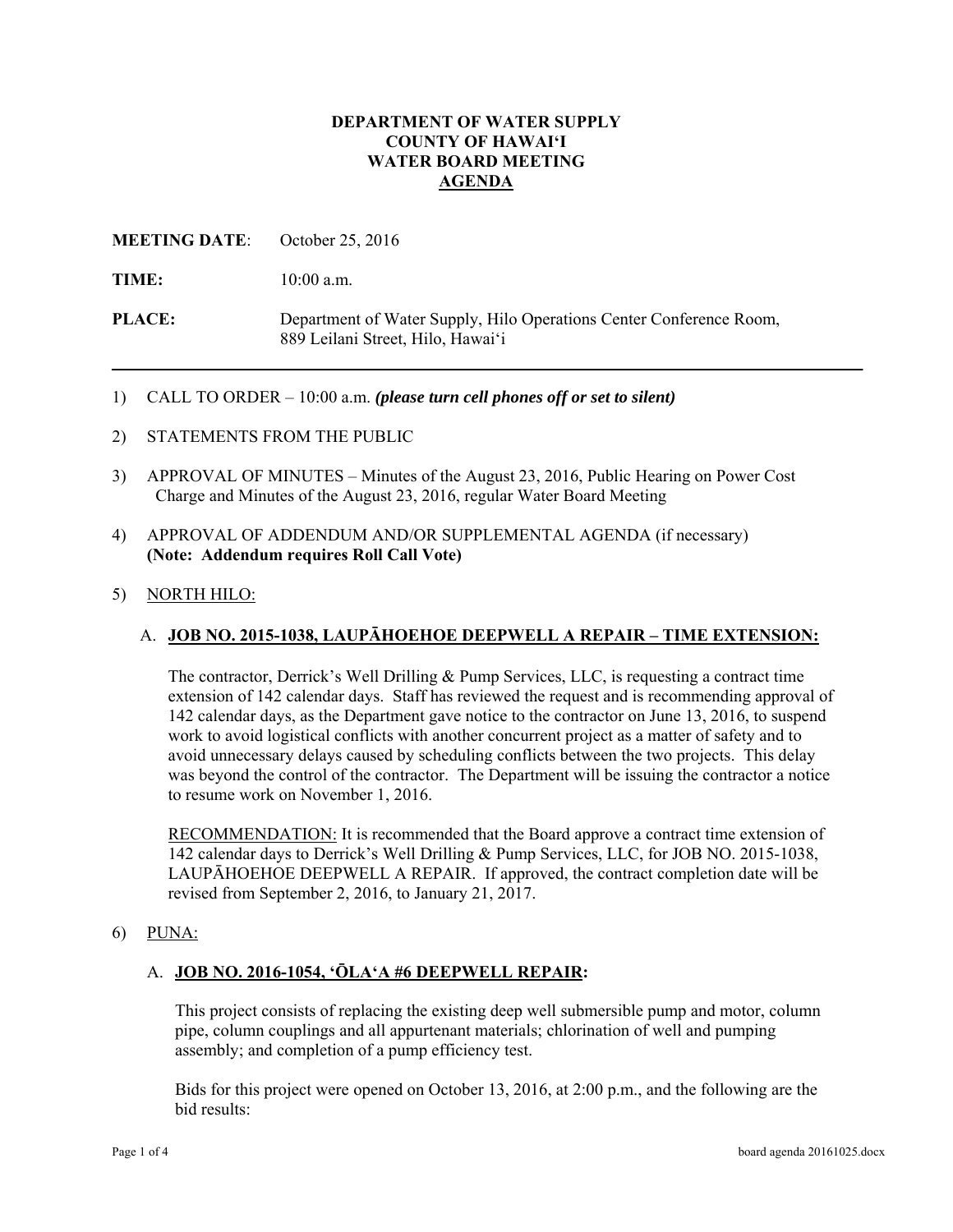| <b>Bidder</b>                                | <b>Bid Amount</b> |
|----------------------------------------------|-------------------|
| Derrick's Well Drilling & Pump Services, LLC | \$229,000.00      |
| Beylik Drilling & Pump Service, Inc.         | \$292,000.00      |

Project Costs:

| 1) Low Bidder (Derrick's Well Drilling & Pump Services, LLC) | \$229,000.00        |
|--------------------------------------------------------------|---------------------|
| 2) Construction Contingency (10%)                            | \$ 22,900.00        |
| <b>Total Cost:</b>                                           | <u>\$251,900.00</u> |

Funding for this project will be from DWS's CIP Budget under Deepwell Pump Replacement. The contractor will have 270 calendar days to complete this project. The Engineering estimate for this project was \$168,000.00.

RECOMMENDATION: It is recommended that the Board award the contract for JOB NO. 2016-1054, ʻŌLAʻA #6 DEEPWELL REPAIR, to the lowest responsible bidder, Derrick's Well Drilling & Pump Services, LLC, for their bid amount of \$229,000.00, plus \$22,900.00 for construction contingency, for a total contract amount of **\$251,900.00.** It is further recommended that either the Chairperson or the Vice-Chairperson be authorized to sign the contract, subject to review as to form and legality of the contract by Corporation Counsel.

## 7) SOUTH KOHALA:

## A. **JOB NO. 2010-964, WAIMEA WATER TREATMENT PLANT COMPLIANCE UPGRADES PHASE 2 – TIME EXTENSION:**

The contractor, Bodell Construction Company, is requesting a contract time extension of 60 additional calendar days due to the following reasons.

| DWS' direction to delay demolition of basins #3 & #4            | $=$ | 36 days |  |
|-----------------------------------------------------------------|-----|---------|--|
| Additional excavation due to existing soil conditions           | $=$ | 10 days |  |
| Additional work caused by heavy rains during Hurricane Madeline | $=$ | 14 days |  |
|                                                                 |     | 60 days |  |

Staff has reviewed the request and is recommending approval of 60 calendar days, since these delays were beyond the contractor's control and affected the project's critical path activities.

RECOMMENDATION: It is recommended that the Board approve a contract time extension of 60 calendar days to Bodell Construction Company, for JOB NO. 2010-964, WAIMEA WATER TREATMENT PLANT COMPLIANCE UPGRADES PHASE 2. If approved, the contract completion date will be revised from June 11, 2017, to August 10, 2017.

## B. **LĀLĀMILO WINDFARM RENEWABLE ENERGY SERVICE AND POWER PURCHASE AGREEMENT - PROPOSED SECOND AMENDMENT:**

The contractor, Lālāmilo Wind Company LLC (LWC), has completed the installation of the five windmill towers and related improvements and is entering into the testing phase of the contract. During this testing phase, the contractor is proposing to operate the windmills on its own volition, during daylight hours, more specifically, from approximately one hour after sunrise until approximately one hour prior to sunset. During the test period operation, LWC is proposing to provide the power it is generating to the DWS pumps and that DWS would be able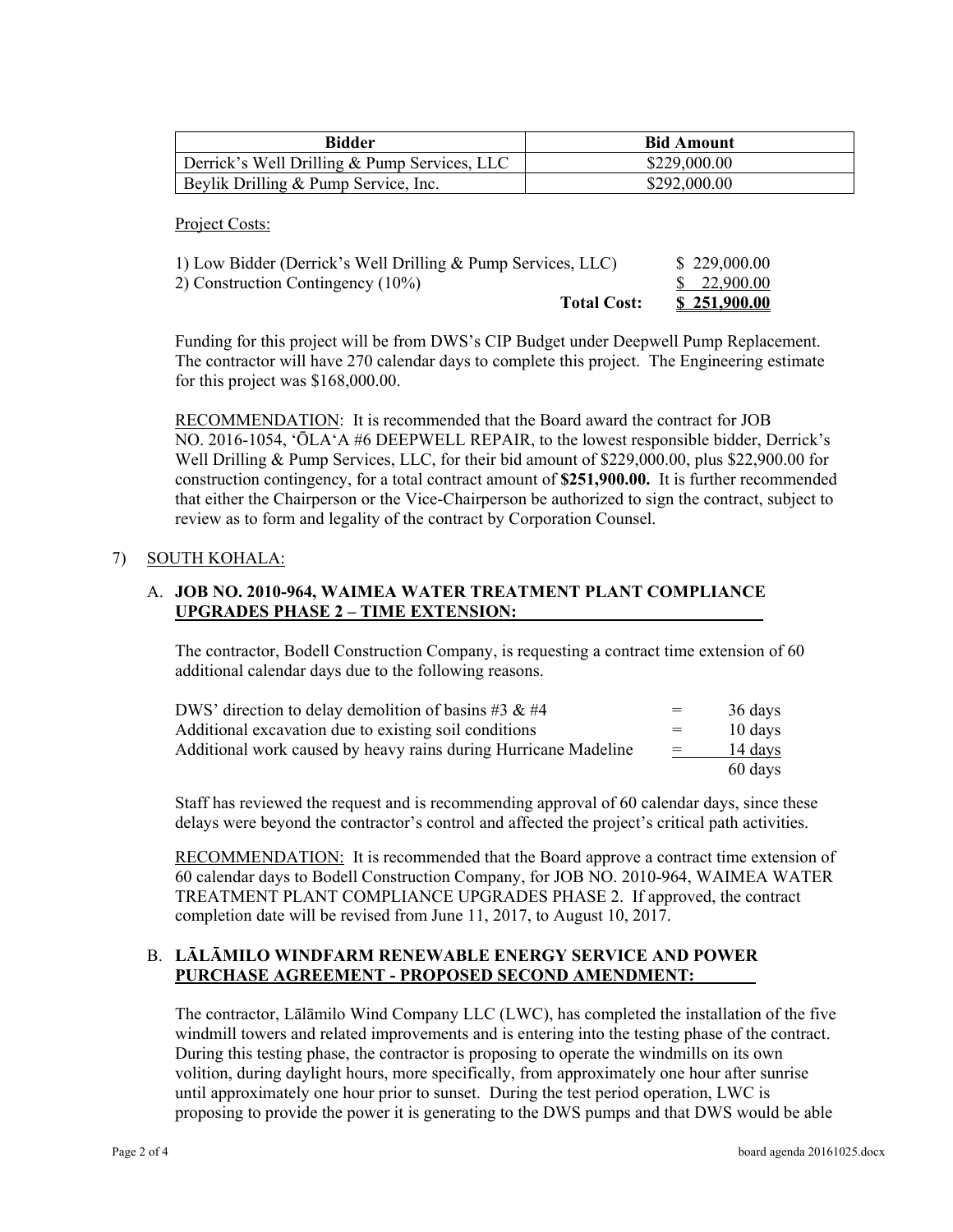to purchase the power at the rate established in Exhibit C of the First Amendment for the first five-year term. This will not affect the actual term of the contract which will commence when the test period operation is complete and the Habitat Conservation Plan and Incidental Take Permit is complete. During this period, the energy commencement date as well as the energy delivery requirement will not be applicable. Other than what is amended by this proposal, the original Power Purchase Agreement and First Amendment would continue to remain in effect.

**RECOMMENDATION:** It is recommended that the Water Board approve the "Second" Amendment to Renewable Energy Service and Power Purchase Agreement" subject to the approval of the Corporation Counsel and that either the Chairperson or the Vice-Chairperson be authorized to sign the document.

## 8) MISCELLANEOUS:

# A. **UPDATE RE: NATIONAL PARKS SERVICE'S PETITION TO DESIGNATE KEAUHOU AQUIFER AS A GROUND WATER MANAGEMENT AREA:**

For discussion and possible action.

## B. **EXECUTIVE SESSION RE: NATIONAL PARKS SERVICE'S PETITION TO DESIGNATE KEAUHOU AQUIFER AS A GROUND WATER MANAGEMENT AREA:**

The Water Board anticipates convening an executive meeting, closed to the public, pursuant to Hawai'i Revised Statutes, Sections 92-4, 92-5(a)(2), to discuss mediation as directed by the Commission on Water Resource Management regarding the National Park Service's petition to designate Keauhou Aquifer as a Ground Water Management Area, and for the purpose of consulting with the Water Board's attorney on questions and issues pertaining to the Water Board's powers, duties, privileges, immunities and liabilities.

# C. **MONTHLY PROGRESS REPORT**:

Submission of Progress Report of Projects by the Department. Department personnel will be available to respond to questions by the Board regarding the status/progress of any project.

# D. **REVIEW OF MONTHLY FINANCIAL STATEMENTS:**

Submission of financial statements and information relating to the financial status of the Department. Department personnel will be available to respond to questions by the Board relating to the financial status of the Department.

### E. **MANAGER-CHIEF ENGINEER'S REPORT:**

The Manager-Chief Engineer will provide an update on the following:

- 1) Matters of interest to the Board
- 2) Employee of the Quarter presentation  $3<sup>rd</sup>$  quarter 2016

### F. **EXECUTIVE SESSION:**

The Board anticipates convening an executive meeting to consider the evaluation and compensation of the Manager-Chief Engineer, as authorized by Hawai'i Revised Statutes (HRS), Sections 92-4, and 92-5(a)(2), 92-5(a)(4) and Hawai'i County Charter Section 13-20(b), where consideration of matters affecting privacy will be involved, and for the purpose of consulting